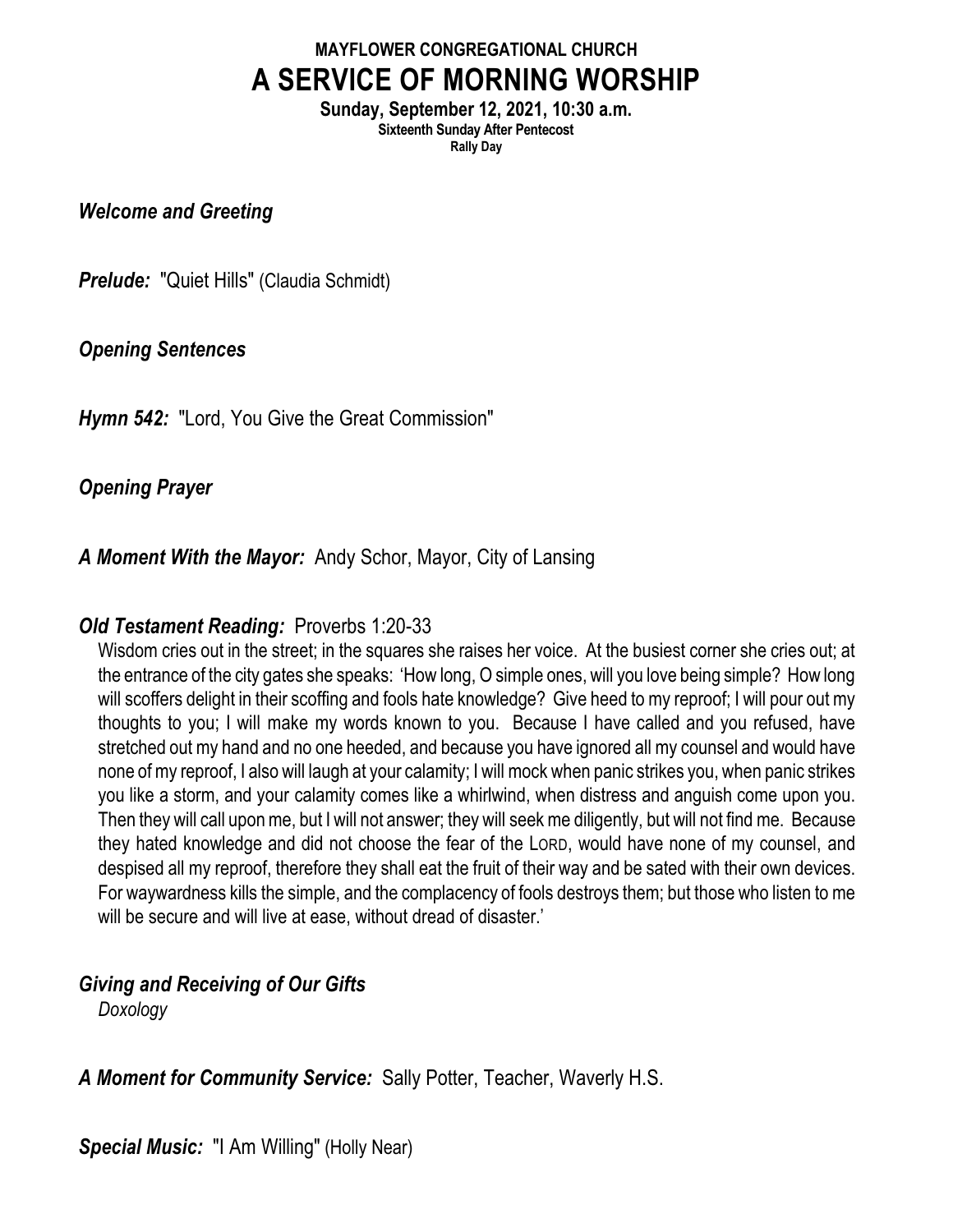## *Pastoral Prayer* **and** *The Lord's Prayer*

## *Old Testament Reading:* Isaiah 50:4-9a

The Lord God has given me the tongue of a teacher, that I may know how to sustain the weary with a word. Morning by morning he wakens—wakens my ear to listen as those who are taught. The Lord God has opened my ear, and I was not rebellious, I did not turn backwards. I gave my back to those who struck me, and my cheeks to those who pulled out the beard; I did not hide my face from insult and spitting. The Lord God helps me; therefore I have not been disgraced; therefore I have set my face like flint, and I know that I shall not be put to shame; he who vindicates me is near. Who will contend with me? Let us stand up together. Who are my adversaries? Let them confront me. It is the Lord God who helps me; who will declare me guilty?

# *Morning Meditation:* **"WISDOM, FEAR, AND FOLLY"**

*Hymn 406:* "Prayer of St. Francis"

## *Benediction*

#### *Benediction Response 578 (v. 2):* "Sent Forth by God's Blessing"

With praise and thanksgiving to You ever living, the tasks of our ev'ryday life we will face, our faith ever sharing, in love ever caring, embracing Your children of each tribe and race. With Your feast You feed us; with Your light now lead us. Unite us as one in this life that we share. Then may all the living with praise and thanksgiving give honor to Christ and His name that we bear.

## *Greet One Another*

Participants: Pastor Mark and DeeAnn McCormick, Mayor Andy Schor, Sally Potter, Barb Fuller, Jerry Fuller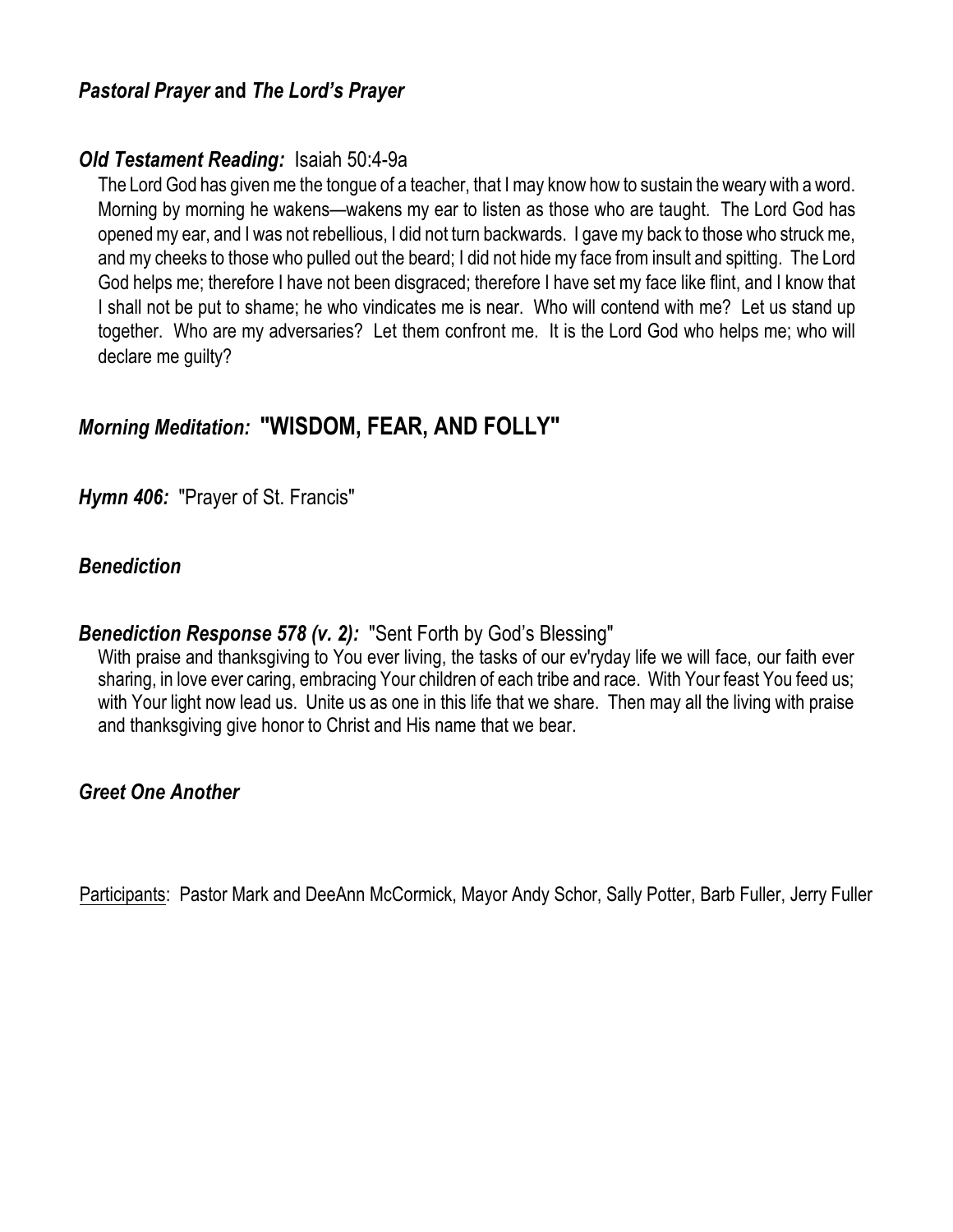

Tune © 1942, ren. 1970, Hope Publishing Company

<sup>8.7.8.7</sup> D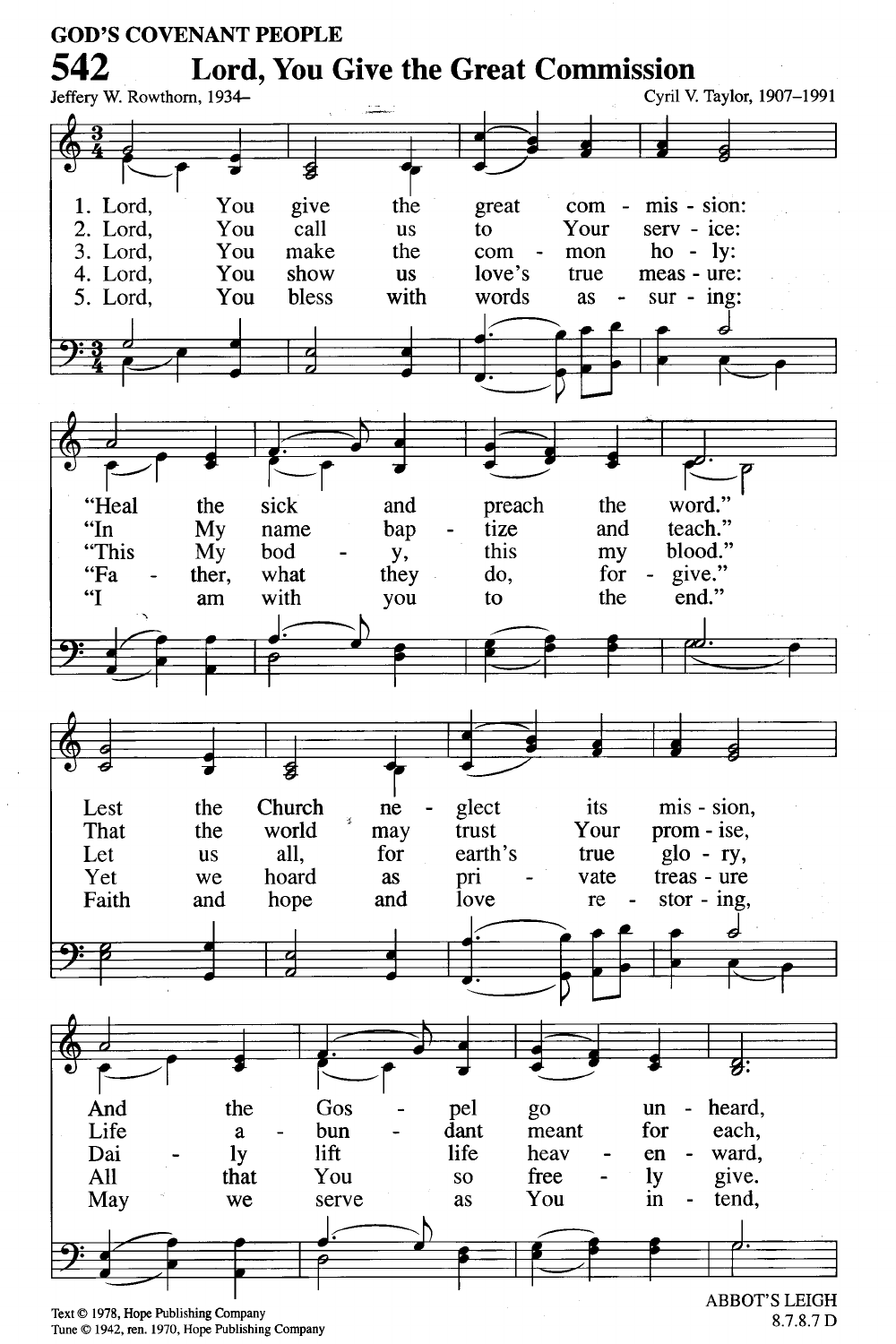**GOD'S COVENANT PEOPLE** 

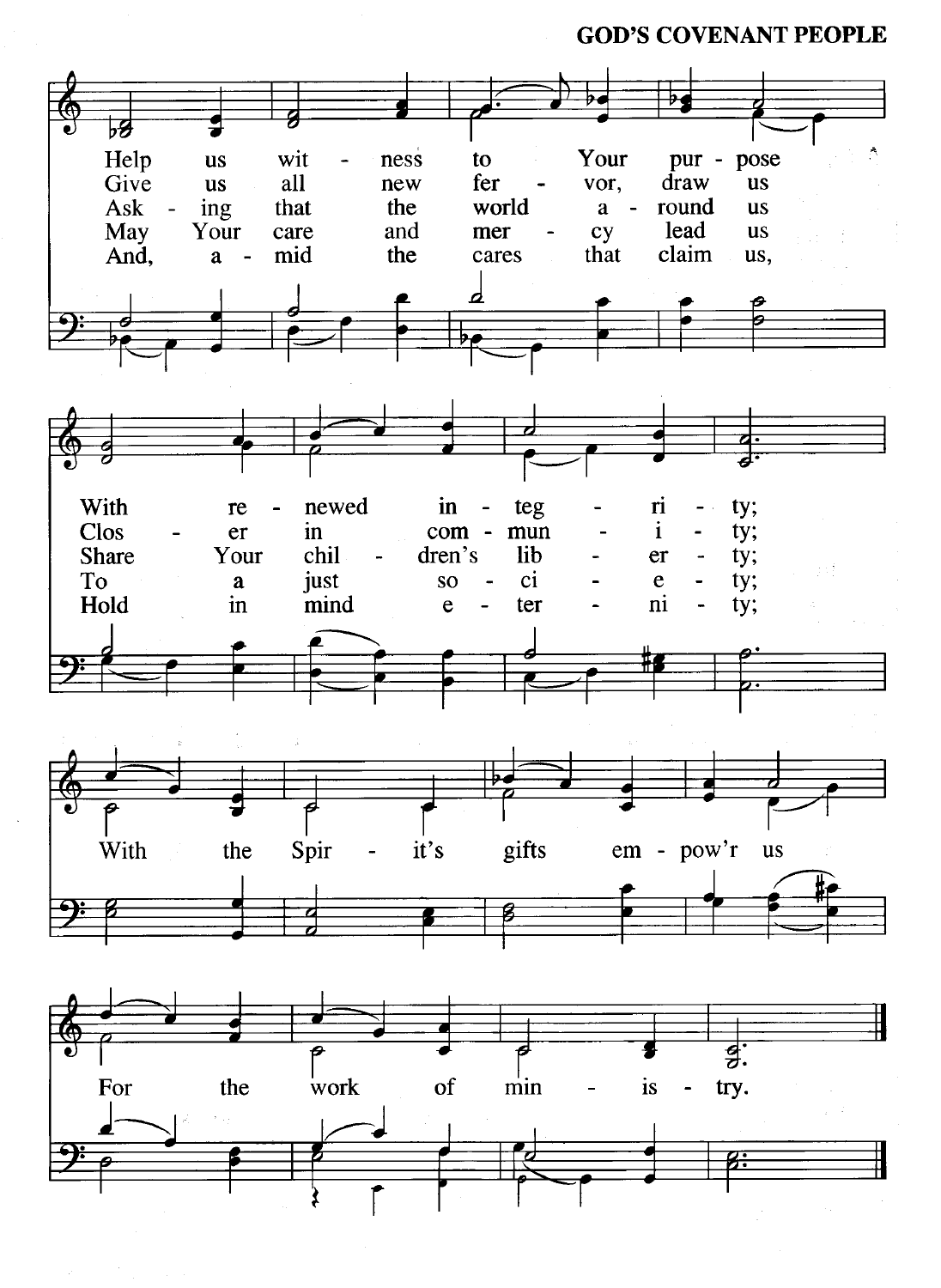# **GOD'S COVENANT PEOPLE**

406

#### **Prayer of St. Francis**

Adapt. from St. Francis by Sebastian Temple, 1928-1997

Sebastian Temple, 1928-1997 Arr. by Betty Carr Pulkingham, 1928-